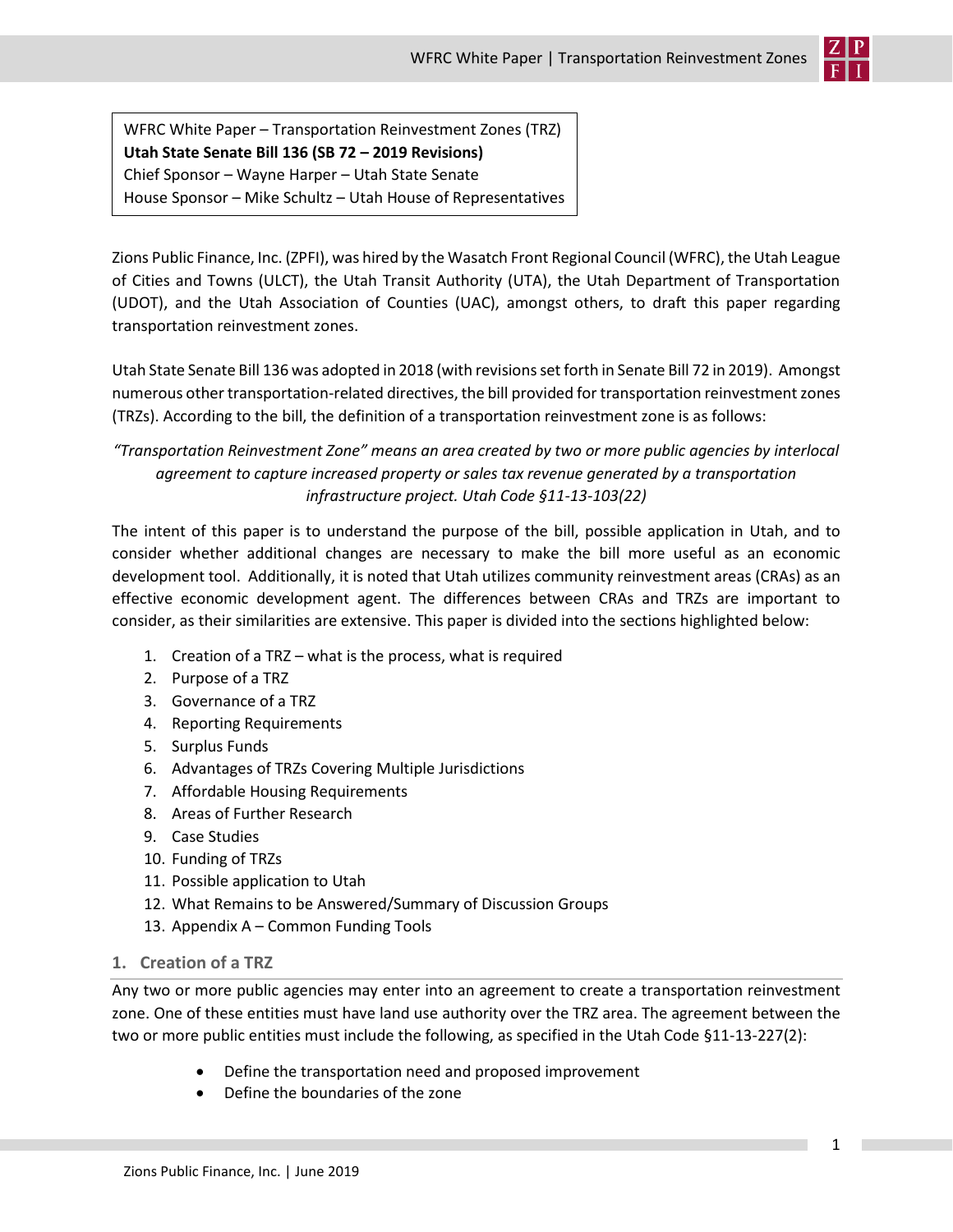

- Establish terms for sharing sales tax revenue among the members of the agreement
- Establish a base year to calculate the increase of property tax revenue within the zone
- Establish terms for sharing any increase in property tax revenue within the zone
- Hold a public hearing regarding the details of the TRZ

# *Define the Transportation Need and Proposed Improvement*

To create a transportation reinvestment zone, the affected agencies must "define the transportation need and the proposed improvement" (Utah Code §11-13-227(2)(a)). While a TRZ must identify transportation needs and proposed improvements, the law is relatively vague regarding the use of tax increment funds. While transportation is the primary purpose, the law does not specifically preclude complementary uses of funds, such as beautification of transportation improvements, parking structures, or even water and sewer improvements that are related to the transportation improvements. However, transportation infrastructure must be the primary purpose of the zone as the law clearly states that the purpose of such a zone is to "capture increased property or sales tax revenue generated by a transportation infrastructure project as defined in Section 11-13-227." But, the closest that Section 11-13-227 comes to defining a transportation infrastructure project is to state "that two or more public entities, at least one of which has land use authority over the proposed transportation reinvestment zone area, shall: (a) define the transportation infrastructure need and proposed investment."

State Bill 72 revisions (passed in 2019) provide some additional guidance for uses. The bill notes that a "transportation project means a project to (i) improve a state or local highway; (ii) improve a public transportation facility or nonmotorized transportation facility; (iii) to improve parking facilities that support an intermodal regional transportation purpose; or (iv) that is subject to a transportation reinvestment zone agreement if the state is a party to the agreement." The revised bill still allows for notable flexibility but does indicate that a project needs to be a part of the "(i) statewide long-range plan; (ii) a regional transportation plan of the area metropolitan planning organization if a metropolitan planning organization exists for the area; or (iii) a local government general plan."

It would be difficult for a community to specifically identify the amount of property or sales tax revenue generated by a specific infrastructure project. Therefore, in practice, it is our opinion that the transportation infrastructure project must be significant enough that it can be reasonably argued that it was the reason for at least some portion of the increased property or sales tax revenues. The actual amount of increment to be shared will be negotiated between the public entities on a case-by-case basis, taking into account the perceived public benefit from the transportation infrastructure improvements.

# *Define the Boundaries of the Zone*

The law provides no limitations, or guidance, on the size of a zone for the purpose of collecting tax increment. General practice with other tax increment areas would suggest that the zone be drawn to include properties impacted by the improvements (primarily transportation improvements in a TRZ), and where impacts would be seen in increased property or sales tax revenues within the foreseeable future.

# *Establish Terms of the Agreement – Revenue Sharing*

The law clearly allows for the sharing of both sales tax and property tax revenue among the members of the agreement. Sales tax revenues would be based on sales tax revenue generated within the boundary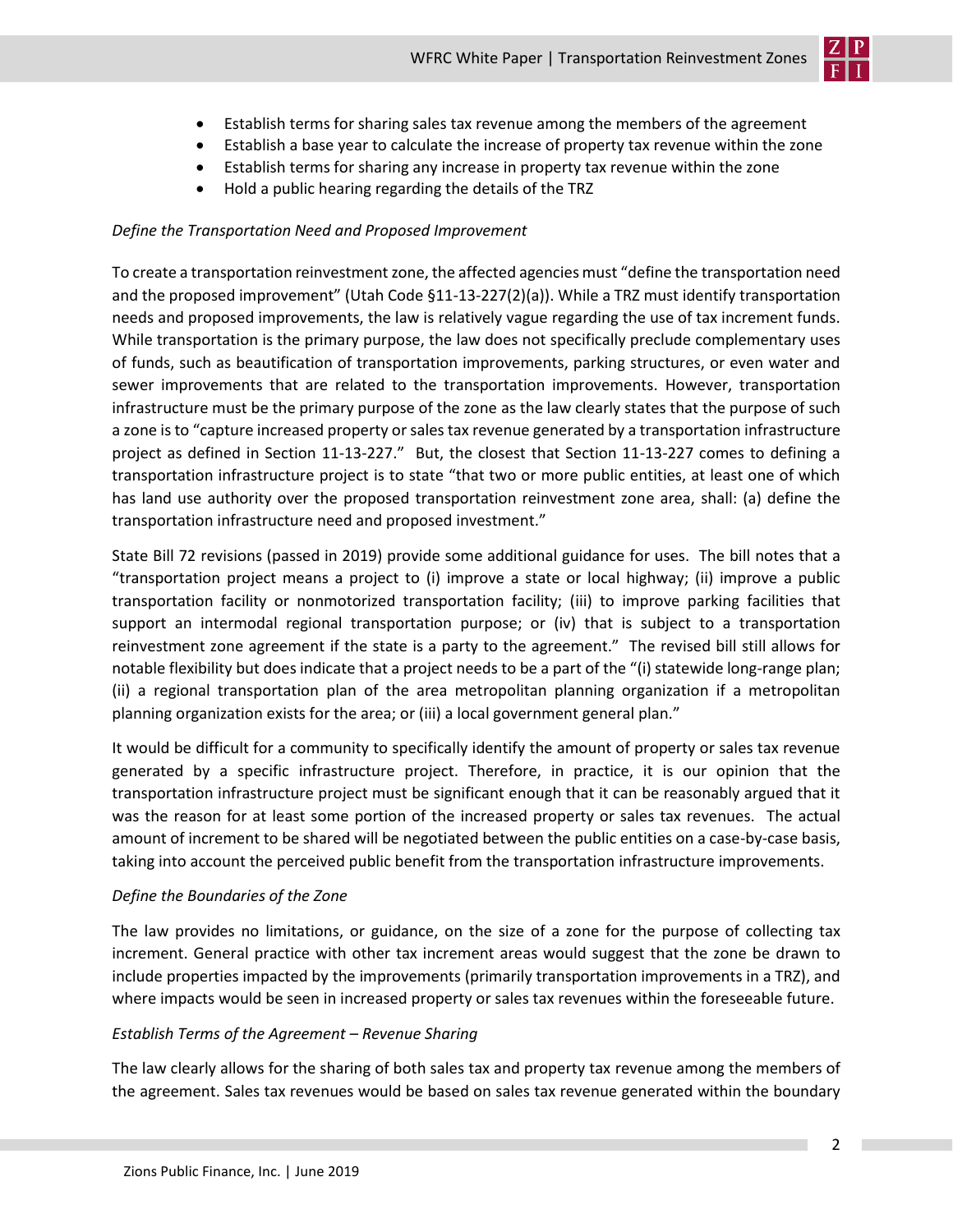

of the TRZ. The law does not specify that sales tax revenues need to be incremental (i.e., over and above current sales tax revenues generated in the area), as it states that the parties to the agreement must establish terms for sharing sales tax revenue among the members of the agreement (Utah Code §11-13-  $227(2)(c)$ . In comparison, the guidelines for sharing property tax state that the parties must "establish terms for sharing any increase in property tax revenue within the zone" (Utah Code §11-13-227(2)(e)).

# *Establish a Base Year*

Property tax revenues that are shared between members of the agreement are required to be incremental (Utah Code §11-13-227(2)(e). In order to identify incremental revenues, a "base year" needs to be established. The general practice for establishing a base year for community reinvestment areas (which share tax increment for a period of time) is to use "the year during which the assessment roll is last equalized" (Utah Code §17C-1-102 (9)). Assessment rolls are equalized in Utah as of November 1 of each year. Therefore, following this generally-accepted practice, if a TRZ were to be created on October 31, 2018, it might use taxable value as of January 1, 2017 as its base year. If it were created November 1, 2018, then it might use taxable value as of January 1, 2018 as its base year. However, base year taxable value can also be negotiated as part of a CRA, and the law regarding TRZs also allows for this flexibility.

No definition of base year is given for a TRZ. Therefore, any base year can be negotiated which is acceptable to the parties in the agreement. Based on the vagueness of the law in this regard, a different base year could even be established for each party to the agreement. In practice, the likelihood is that base years will be established similar to those established for community reinvestment areas (CRAs), but there are no limitations on what base year may be established for a TRZ.

The law also does not specify that a Budget needs to be created, only that terms need to be established for sharing revenue within the zone. However, in our experience, it would be difficult to gain the support of taxing entities, or other public agencies, without a Budget. A Budget allows participants to see the total amount of increment anticipated to be generated, the timeframe for which increment is to be collected, the necessary percentage of property tax increment or sales tax revenue contributions in order to meet the transportation and other related infrastructure costs.

The requirements for a TRZ clearly eliminate the need for a Project Area Plan, which is a central part of the creation of a CRA.

A comparison of the requirements for creating a TRZ and a CRA are included in the following table. As noted previously, the overall similarities between CRAs and TRZs are significant, but as the table below demonstrates, the TRZ process is much simpler and streamlined, eliminating the need to involve a Redevelopment Agency.<sup>1</sup>

|                                                          | <b>TRZ</b> | <b>CRA</b> |
|----------------------------------------------------------|------------|------------|
| Redevelopment Agency<br><b>Involvement Required</b>      | No         | Yes        |
| Resolution required by Agency to<br>study a project area | No         | Yes        |

**TABLE 1: COMPARISON OF TRZ AND CRA CREATION PROCESS**

 $\overline{\phantom{a}}$ 

<sup>&</sup>lt;sup>1</sup> Also known as Urban Renewal Agencies and Community Reinvestment Agencies.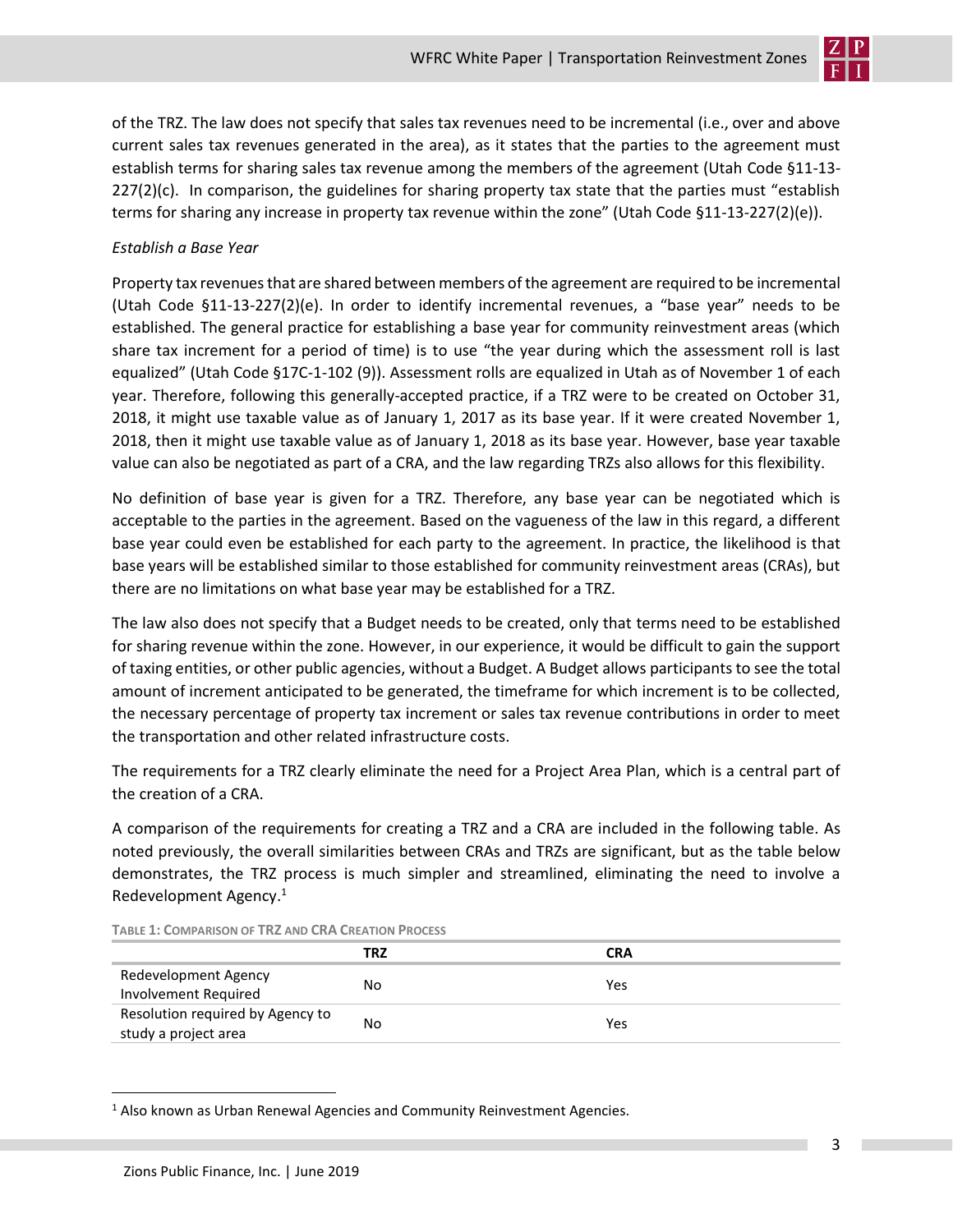

| Requires at least 2 public entities to<br>participate      | Yes | No (can form with one entity) |
|------------------------------------------------------------|-----|-------------------------------|
| Eminent domain                                             | No  | Possibly, with blight study   |
| Establish a base year from which to<br>calculate increment | Yes | Yes                           |
| Requires Project Area Plan and<br><b>Budget</b>            | No  | Yes                           |
| <b>Public Hearing Required</b>                             | Yes | Yes                           |
| Mailing to all Property Owners in<br>Area or Zone Required | No  | Yes                           |

### **2. Purpose of a TRZ Use**

A TRZ must be centered around transportation infrastructure needs because the agreement between the parties must define the transportation need and proposed investment (Utah Code §11-13-227(2)(a)). However, the type of transportation needs is not explicitly defined in the law. There could be a wide range of uses, all with a transportation purpose. These uses may include but are not limited to roads, multimodal transportation improvements, airports, street widenings, street landscaping, pedestrian access and walkways, transit-oriented development, transit, expanded bus routes, parking garages, etc. As noted previously, some additional guidance was provided regarding what constitutes a transportation project, with relative flexibility still provided under SB72.

#### **3. Governance of a TRZ**

A TRZ is governed by the interlocal agreement(s) between the public entities. While an interlocal entity can be formed, one is not required. However, at least one of the public entities must have land use authority over the transportation reinvestment area in order for the TRZ to be formed (Utah Code 11-13- 227(2)). While a local redevelopment (urban renewal) agency is not involved, nothing in the law precludes the Agency from administering the TRZ, if such an agreement is made.

#### **4. Reporting Requirements**

An annual report is required for each TRZ. This report must include the following:

- Statement of the increased tax revenues
- Statement of the increased tax expenditures made in accordance with the agreement.

This report must be "published" and submitted to the State Auditor. This process is greatly simplified when compared to a CRA which has extensive requirements including prior year values, current assessed values, percentage change in marginal value, comparisons of funds received each year with funds forecasted each year, historical receipt of funds, description of benefits to each taxing entity, amounts paid to taxing entities, description of improvements made in the project area, developed and undeveloped acreage within each project area, percentage of residential development, housing units authorized (if applicable), details regarding project area funds collection period, years and amount remaining in the collection period, administrative costs, estimate of funds to be received in current calendar year, map of project area, etc.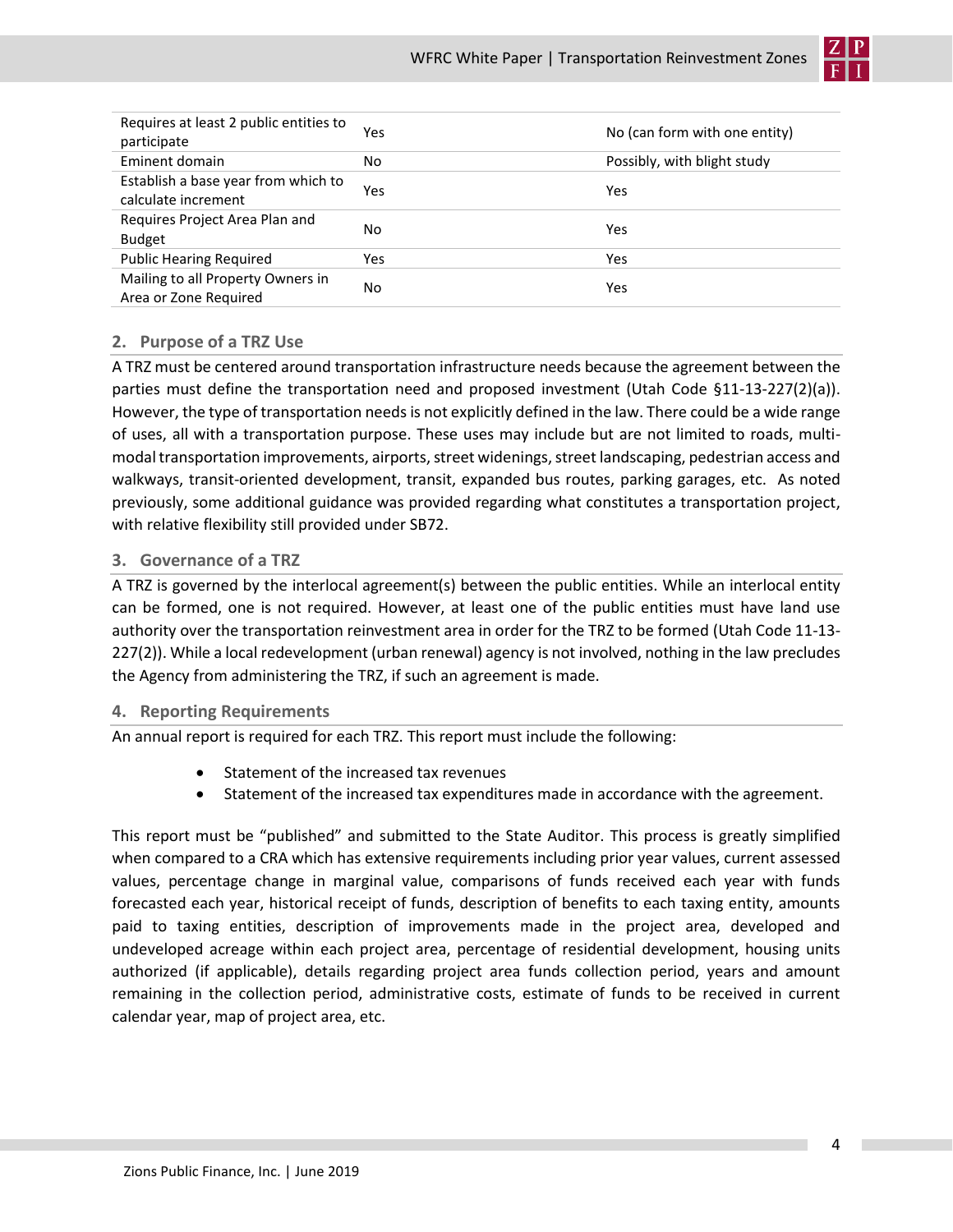

### **5. Surplus Funds**

If any surplus funds remain in a tax revenue account created as part of a reinvestment zone agreement, the parties may use the surplus for other purposes as determined by agreement of the parties (Utah Code §11-13-227(5)).

## **6. Advantages to TRZs Spanning Multiple Jurisdictions**

There are only a few redevelopment areas in Utah that span multiple jurisdictions. While such are allowed by law, governance can be tricky. For example, in a CRA spanning two cities, each city would have its own redevelopment agency. Who then governs the project area? Joint RDA board meetings can be held, each agency board can meet separately, or there can be a MOU designating one of the RDA boards as the lead agency. Experience dictates that concerns often arise when more tax increment is generated in one jurisdiction of the project area than in another. There are often concerns about equity in spending funds in the same jurisdiction from which they come. Each redevelopment agency involved has to submit its annual report detailing the increment generated and how funds were spent, further exacerbating this concern.

The TRZ overcomes many of these problems. First, with a TRZ, there is no requirement for RDA involvement, and therefore no need for RDA meetings. The TRZ is simply governed by an interlocal agreement signed by the parties. TRZs have proven effective in other states where roadway projects cross multiple jurisdictions. With a TRZ there is no requirement to measure where increment is generated and where funds are spent. The purpose is simply to achieve an overall project. And, only one report has to be filed for the TRZ – not for each entity participating.

The multiple jurisdictional angle of TRZs may be beneficial in Utah for both the Inland Port and the Point of the Mountain areas. Both areas encompass multiple cities and/or counties, and will require significant transportation improvements in order to realize full economic activity. A TRZ, in comparison to a CRA, will allow for ease in creating and operating project areas that span multiple jurisdictional boundaries. Otherwise, CRA areas would likely remain confined to municipal boundaries.

Another advantage to TRZs is the ability to obtain the commitment of transportation agencies, such as UDOT or UTA, for specific planning projects. Interlocal agreements between the public entity with the land-use authority and a transportation agency will identify the specific projects associated with the TRZ. This will add another level of certainty to City/County planning efforts and will give these public entities some additional leverage in prioritizing needed transportation projects.

# **7. Affordable Housing Requirements**

Per Utah law, ten percent of increment gained from CRAsthat are formed through an interlocal agreement is required to be set aside by the agency for affordable housing, if more than \$100,000 of increment is distributed to the Agency in a given year (Utah Code §17C-5-307(2)). 2 Senate Bill 136 does not require a housing allotment for TRZ projects. While the bill sponsors have indicated that this difference with CRAs was not an intended part of the law, it is nonetheless a notable consideration. The participating agencies in a TRZ would have more financial flexibility for increment spending, as compared to a CRA, without the affordable housing requirement.

 $\overline{\phantom{a}}$ 

<sup>&</sup>lt;sup>2</sup> For CRAs created subject to a taxing entity committee, an agency shall require at least 20 percent of the agency's annual tax increment for housing is more than \$100,000 of revenue is distributed to the Agency in a given year.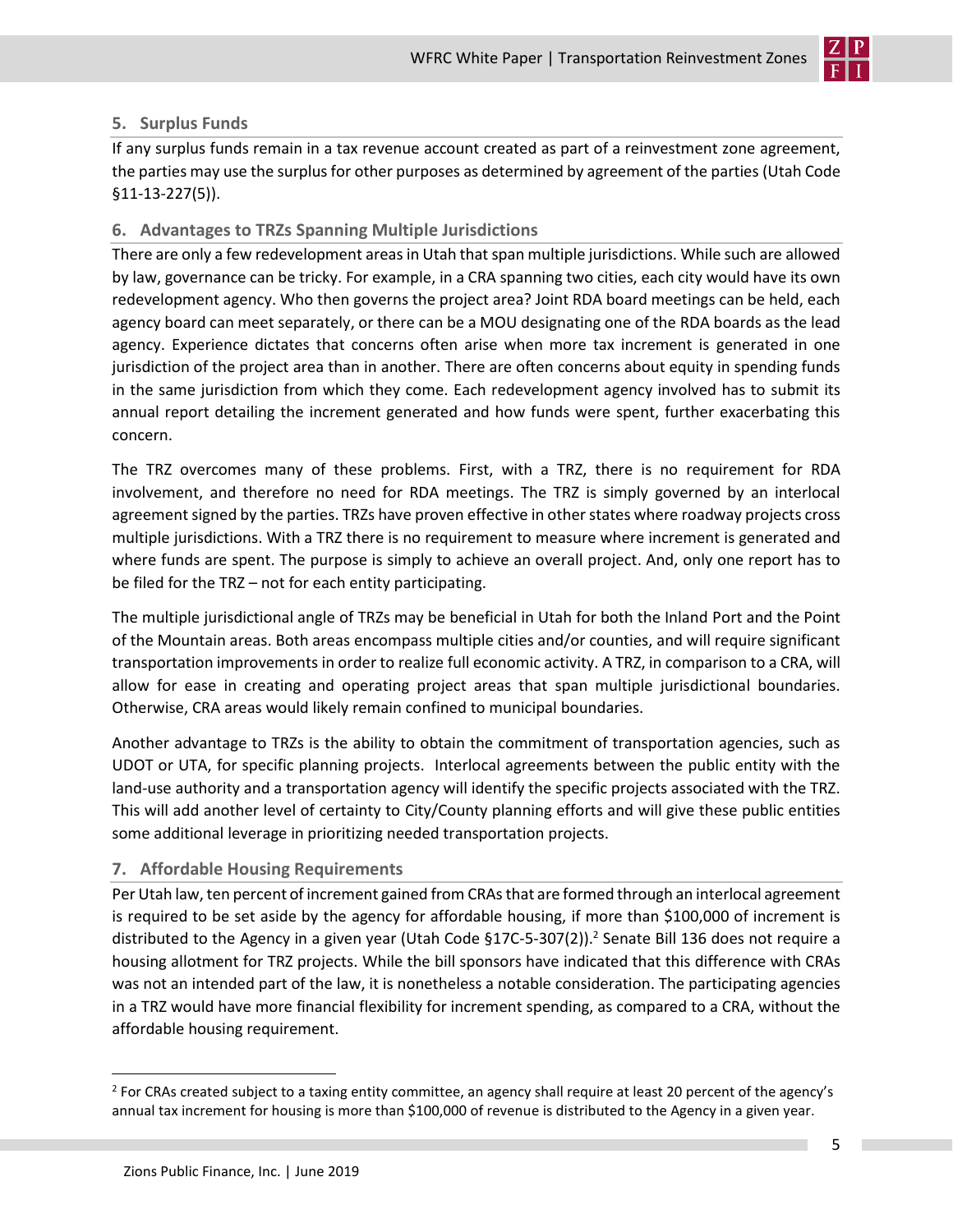

# **8. Areas of Further Research**

Some clarity is still likely necessary regarding personal property valuation, as highlighted in following paragraphs. The 2019 SB72 did clarify that Cost-Benefit Analyses are not required with formation of a TRZ, thus somewhat lessening the time needed to create a TRZ.

### *Incremental Personal Property Valuation*

There is a difference in how personal property is added to the taxable value of a taxing entity, depending on whether or not the property is located within or outside of the boundaries of a CRA. For projects with large amounts of personal property, it is advantageous, from a tax standpoint, to be part of a CRA. It is unclear whether or not TRZs would receive this favorable treatment under the law.

Personal Property Tax Revenues in a Non-CRA Area. The prior year's personal property value is used to set a portion of the "base year taxable value." If personal property is then valued, under the current year, higher than the prior year, then the taxing entity gets the additional revenue for a 1-year period. For example, if the value used to set the tax rate was \$1,000,000 and the tax rate was 0.0035, then the property should generate \$3,500 in revenue. However, if the actual value increased to \$1,500,000 when the taxpayer reported the personal property, then the tax revenues would be \$5,250 (\$1,500,000  $\times$ 0.0035). In this case, the entity gets to keep the extra \$1,750. But, the budget used to set the tax rate the following year will just be \$3,500. This means that the tax rate will go down (\$3,500/\$1,500,000 = 0.002333). If the additional value had counted as new growth, before HB25 in 2016, then the tax rate calculation would have been \$5,250/\$1,500,000, or 0.0035.

Personal Property Tax Revenues in a CRA Area. On the other hand, personal property in a CRA is counted as incremental taxable value each year. It does not affect a lowering of the tax rate, as in a non-CRA area. When the collection of tax increment in a project area expires, then the personal property is counted as new growth to the taxing entities for the first year out of the project.

#### *Cost-Benefit Analyses*

Additional clarification has revealed that a cost-benefit analysis does not needs to be performed for a TRZ.

#### *Possible "Value Capture"*

For a TRZ to be most effective, it must have the ability to generate significant revenue. Consequently, consideration should be made for future legislative action regarding (1) enhancing revenue sources that can be shared through an interlocal agreements, and (2) clarification of public agencies that can participate in a TRZ interlocal agreement.

To enhance revenue sources, recommendations include code revisions that may allow, where appropriate, for participation of sales and use taxes, mass transit taxes, transient room taxes, and income taxes, amongst others. To clarify participating public agencies, bill language should be addressed that allows municipal governments, local government entities, county governments, special service districts, and state governments and departments to participate in TRZ interlocal agreements. Infrastructure improvements do not often result in rapid, initial valuation increases. Consequently, additional funding sources should be studied to alleviate upfront costs that ultimately may be repaid through the growth in taxable values. The State Infrastructure Bank should be considered as a possible resource to accelerate the viability of Transportation Reinvestment Zones.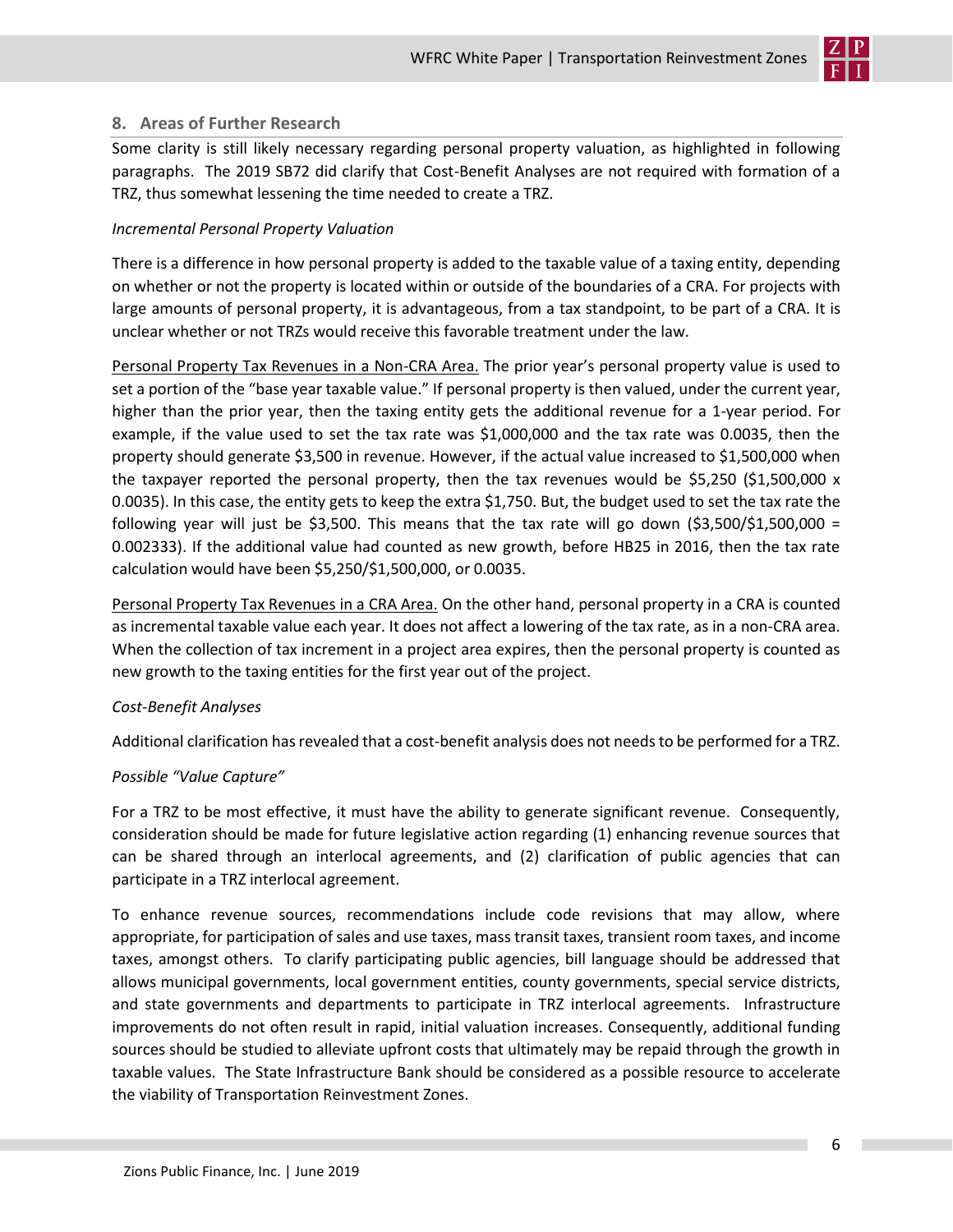

### **9. Case Studies**

According to sponsors of the bill, the fundamentals of transportation reinvestment zones were based upon similar law in Texas. According to various Texas officials and studies, TRZs have become a fairly popular economic development tool in the past ten years. Numerous revisions have been made to the original bill (enacted in 2007), with each ultimately providing for additional flexibility and application. Several large-scale projects have been completed that span multiple jurisdictional boundaries, thereby allowing for massive transportation improvements across large areas. The goals of the various transportation projects have largely been to mitigate traffic and expedite area development, with some having costs in excess of \$1.0 billion. Projected revenue increases from property taxes have been forecast at well beyond \$100 million for specific projects.

Two specific projects in Texas are herein presented, both of which were reported by the Texas Department of Transportation. The first is primarily in the area of El Paso, and included the improvement of roadways in three separate jurisdictions in El Paso County. The project included the construction and improvement of eight connected roadways, with a goal to mitigate the increasing traffic in the area, and to expedite local development. Based on projected property value increases from improved exposure, limited traffic congestion, and more access and connections to areas, revenues were forecast at \$98,300,000. These funds were intended to partially pay for the road construction, as well as maintenance and projects that were to include connecting roads and improvements.

The second project involves Bexar County, Texas. Four new highway lanes were added along a 36-mile stretch. The improvements included HOV and transit lanes, and spanned several municipal and county boundaries. The estimated cost of \$1.0 billion was initially funded from a mix of federal, state, and local funds. Increment revenue was projected at \$310,000,000, due to significantly higher property valuations from notably improved access. Property that was largely undevelopable due to limited access became more likely to see construction based on on/off ramps and heightened traffic counts.

#### **10. Funding in TRZs**

The same funding mechanisms used by the public entities involved in the agreement would be available for TRZs. For example, a City could issue general obligation (GO) bonds, sales tax bonds, municipal building authority bonds and Class B/C road bonds. An assessment area could be overlaid on the zone and special assessment bonds could be issued. Some of the characteristics of these funding sources are set forth below. However, the major difference between issuing bonds for a TRZ, as compared to a CRA, is regarding which entity carries the debt obligation on its books. In a CRA, the debt obligation is carried on the books of the Redevelopment Agency, and Utah laws provide express permission for redevelopment agencies to issue debt. This keeps the debt off the books of the city, or county as the case may be, and clears them of this additional debt. With a TRZ, there is no other entity, other than those participating in the Agreement, that can issue the debt. Therefore, the debt would need to be carried by either the city, county, or one of the other public entities participating in the Agreement.

Due to the large amount of interest expressed in the committee meetings held during the process leading to creation of SB136, an Appendix has been provided that details some of the more common funding mechanisms employed by public entities.

# **11. Possible Application to Utah**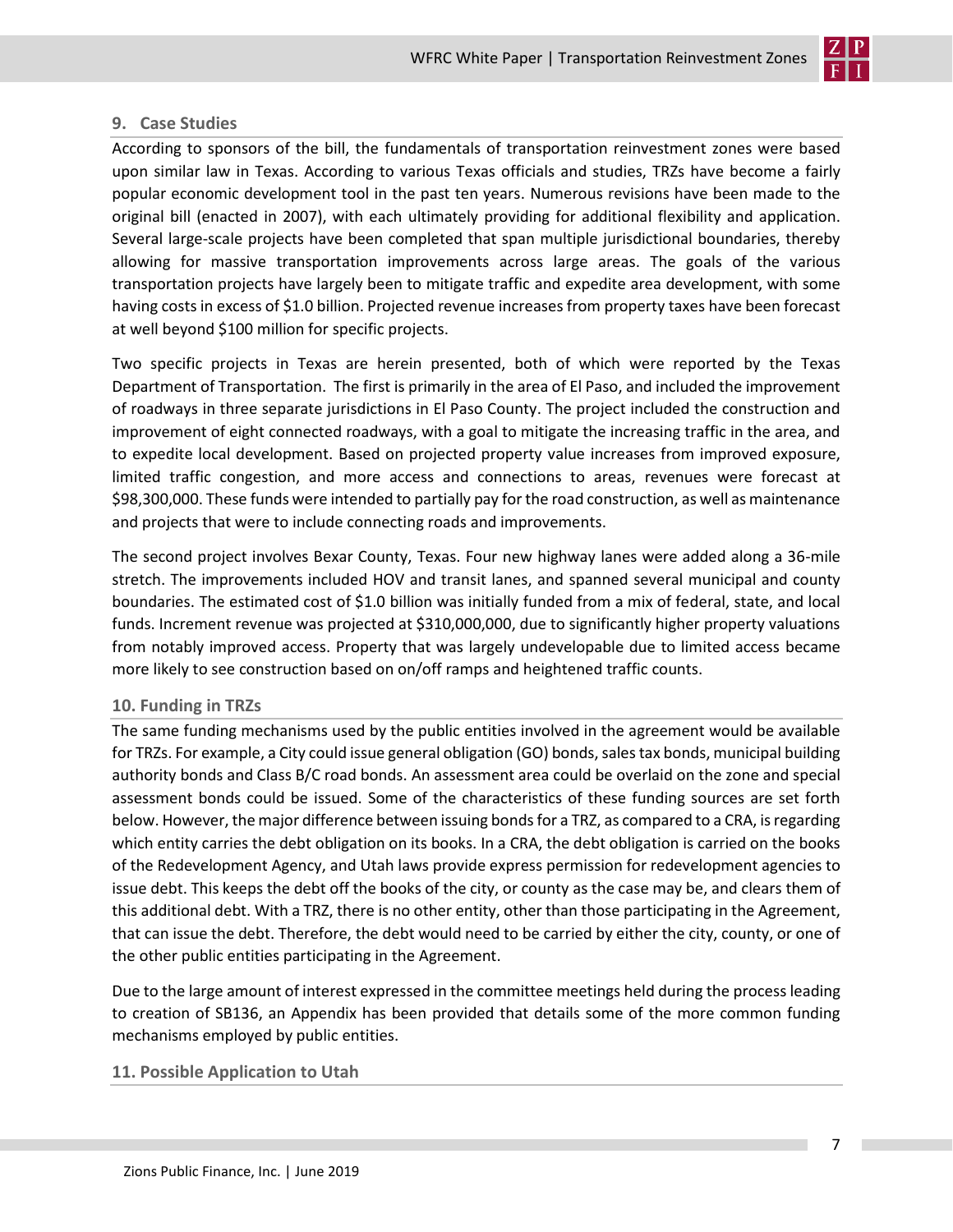

TRZs, similar to CRAs, appear to have broad applicability to Utah. A few potential examples are presented herein:

- Point of the Mountain this multi-jurisdictional area will have significant needs for transportation infrastructure. As major and minor corridors will expand across numerous municipalities, the TRZ format will likely lead to easier application than the CRA program.
- Inland Port Texas law was specifically restructured to allow for greater flexibility for port operations under a TRZ. Within Utah, the Inland Port area will have notable transportation needs and will furthermore span multiple cities. The TRZ structure should allow for a degree of flexibility within this area that is not afforded by a CRA.
- Clearfield Station This central area of Clearfield is home to a UTA Frontrunner station, with roughly 60 vacant acres surrounding the station owned by UTA. Under the TRZ structure, UTA could have an active voice in determining how increment is spent and what type of improvements would best serve the areas in collaboration with Clearfield. Connections to the station from major thoroughfares, as well as a significant employment center, are lacking, and a TRZ could help fund possible improvements.
- American Fork Station Similar to Clearfield, this area includes a UTA Frontrunner station. It also has a significant amount of vacant land that has largely been undeveloped due to a lack of connections to the freeway and the eastern side of Interstate 15 (where notable retail exists). A proposed overpass is being considered that would better connect this area, resulting in the potential of significantly increased property values. A TRZ appears to be a possible application in this area.

Multiple other areas exist in Utah that would likely have appeal for a TRZ. Needed transportation investments that span multiple jurisdictions (BRT lines, highways, etc.) would have applicability to a TRZ, and are found within urban and rural areas of Utah. Land that is owned by UTA appears to also have appeal for a TRZ, as the entity could be active in planning and fulfillment.

# **12. What Remains to Be Answered?**

Due to the relative vagueness of the bill (reportedly a purposeful attempt to provide for flexibility and creativity), several questions remain unanswered. Notable questions include the following:

- What constitutes an eligible project?
- How are TRZs to be monitored and reported?
- How can increment be spent?
- How will property tax increment be calculated in a TRZ as compared to a CRA?
- Can projects already in place now qualify to be part of a TRZ?
- What is the role of already-existing community reinvestment agencies in a TRZ?

Additionally, as noted previously under section 8, additional research could be applied to clarify participating agencies and how revenue sources might be enhanced.

Some of the above questions were raised during discussions with partners and local government representatives as part of the collaborative effort to construct this paper. Two meetings were held in order for the consultants to receive input regarding transportation reinvestment zones. These meetings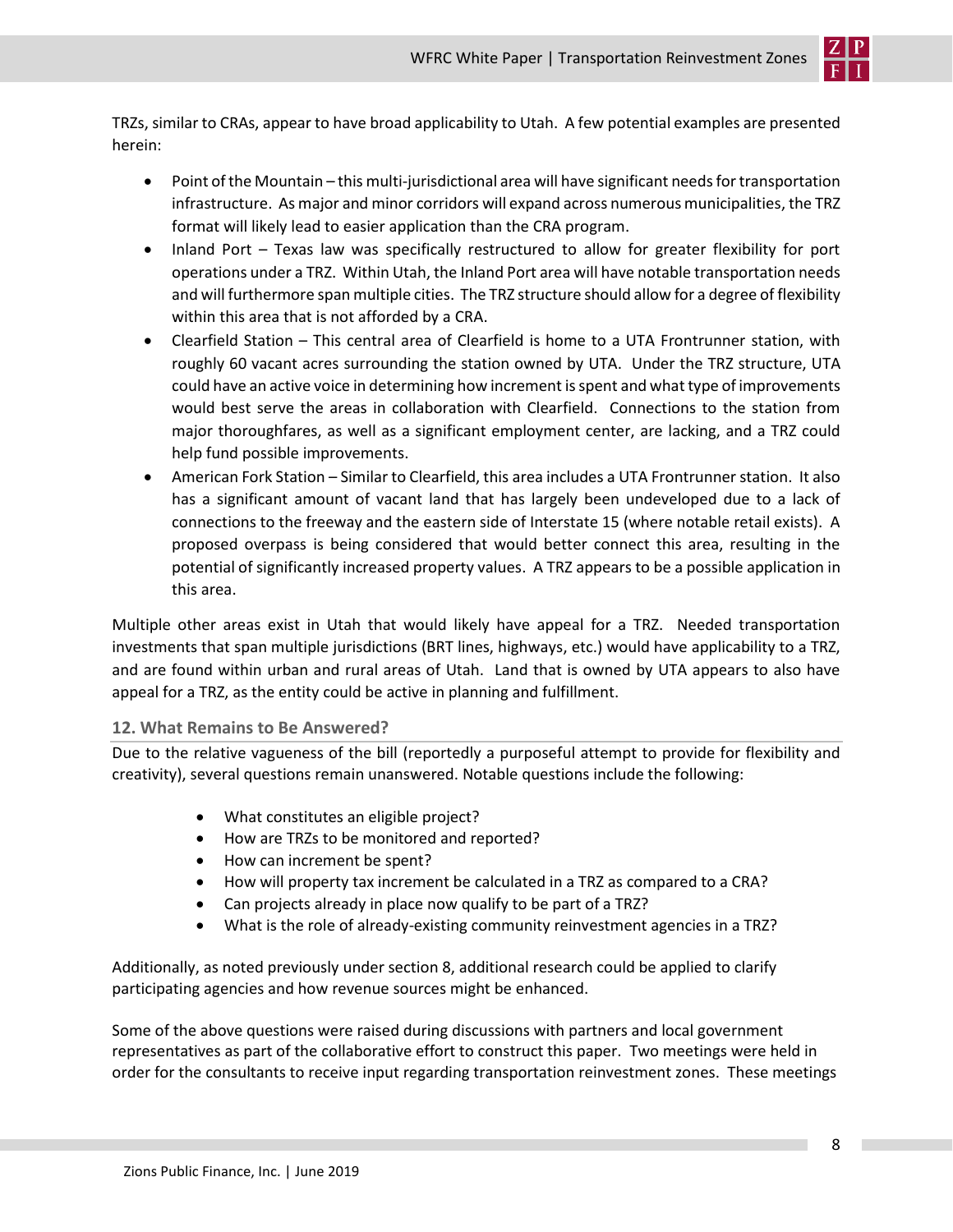

were held on May 30, 2018, and June 26, 2018. Information that was raised, particularly considering unanswered questions regarding TRZs, is highlighted on the following page:

### **Eligible Projects**

Concern was expressed that there are limited guidelines regarding what projects can be included in a TRZ (although the revisions of SB 72 provide some guidance). The law is expressly vague in this regard. Some expressed concern over this vagueness and that the lack of directness and clarity would result in hesitation to use the tool. However, others liked the potential to have a wide breadth of projects included in a TRZ, although transportation infrastructure was seen by all as the basis for the creation of the zone.

#### **Reporting Requirements**

Some members of the discussion groups expressed concern over the simplicity of the reporting requirements. They felt that the lack of specificity would perhaps come back to bite some of the projects and that the tool could perhaps be lost in the future due to lack of sufficient reporting requirements.

### **Funding**

There was some discussion on whether the TRZ funds could be used as part of a statutorily-required 40 percent match minimum for state funding of transit capital projects under the Transit Transportation Investment Fund created by SB136. Concern was expressed that while tax increment will be helpful, it still doesn't satisfy the need, up front, for funding to offset construction costs.

In general, the group was desirous of exploring additional funding mechanisms that would be compatible with TRZs, in order to maximize the effectiveness of this new tool.

#### **Governance**

The second discussion group included economic development leaders throughout the State. While excited about the potential for this new tool, several expressed concerns about the role of community reinvestment agencies in overseeing TRZs. Since agencies technically don't need to be involved with TRZs, there was some apprehension about maintaining a unified planning approach for communities and consistency in dealing with the various taxing entities.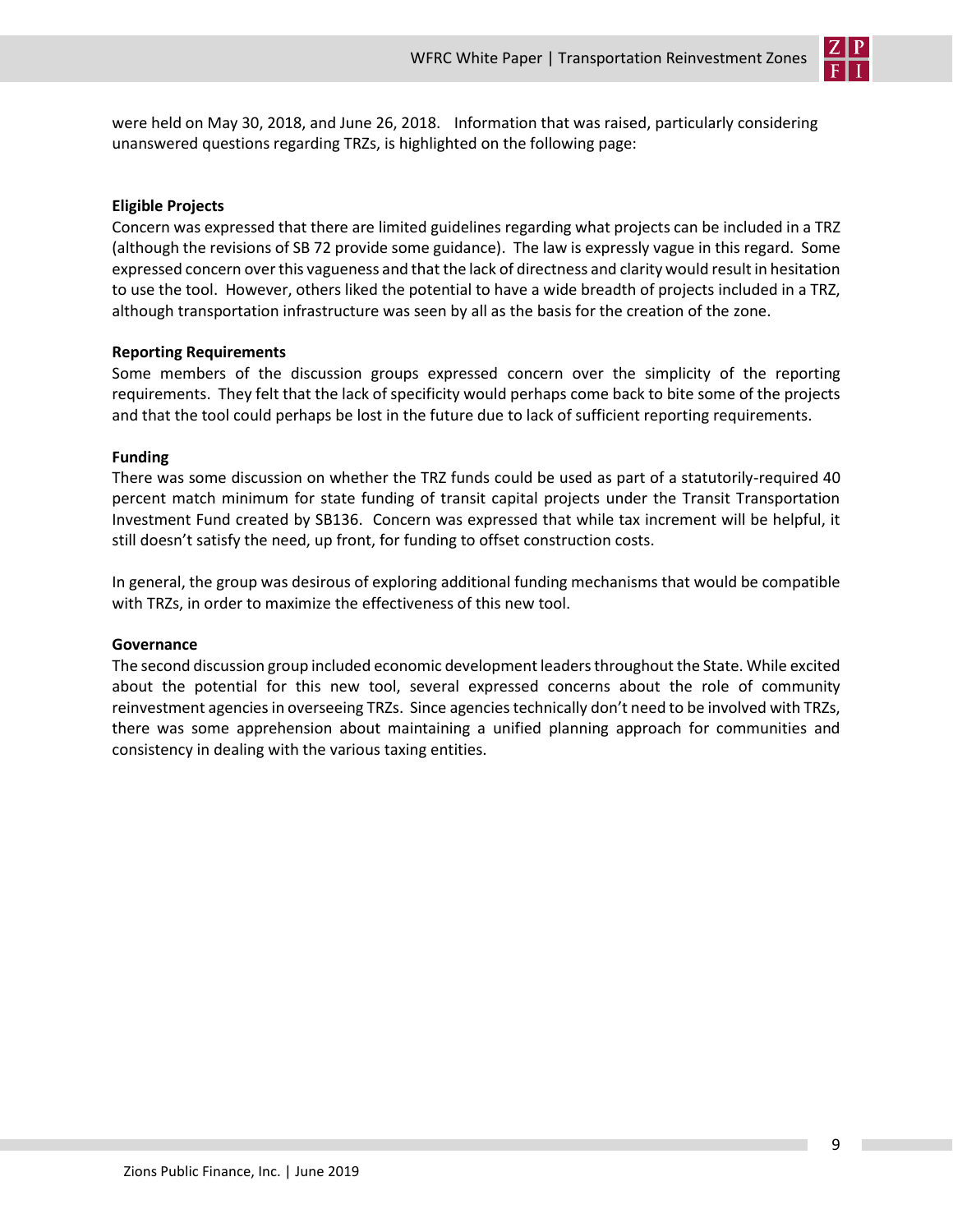

### **Appendix A – Common Funding Tools**

#### *Special Assessment Bonds*

Special Assessment Areas ("SAAs"), formerly known as Special Improvement Districts or "SID"s, are a financing mechanism that allows governmental entities to designate a specific area for the purpose of financing the costs of improvements, operation and maintenance, or economic promotion activities that benefit property within the area. Entities can then levy a special assessment, on parity with a tax lien, to pay for those improvements or ongoing maintenance. The special assessment can be pledged to retire bonds, known as Special Assessment Bonds, if issued to finance construction of a project. Utah Code §11- 42 deals with the requirements of special assessment areas.

The underlying rationale of an SAA is that only those property owners who benefit from the public improvements and ongoing maintenance of the properties will be assessed for the associated costs as opposed to other financing structures in which all taxing entity residents pay either through property taxes or increased service fees.

While not subject to a bond election as is required for the issuance of General Obligation bonds, SAAs may not be created if 40 percent or more of those liable for the assessment payment<sup>3</sup> protest its creation. Despite this legal threshold, most local government governing bodies tend to find it difficult to create an SAA if 10-20 percent of property owners oppose the SAA. Given the large number of property owners that may be in a large-scale SAA, it might be difficult to obtain the needed support for the creation of a SAA.

Once created, an SAA's ability to levy an assessment has similar collection priority/legal standing as a property tax assessment. However, since it is not a property tax, any financing secured by that levy would likely be done at higher interest rates than general obligation, sales tax revenue or other revenue bonds. Interest rates will depend on a number of factors including the ratio of the market value to the assessment bond amount, the diversity of property ownership and the perceived willingness and ability of property owners to make the assessment payments as they come due. Even with the best of special assessment credit structure, if bonds are issued they are likely to be non-rated and therefore would be issued at rates quite a bit higher than similar General Obligation Bonds that would likely be rated. All improvements financed via an SAA must be owned by the taxing entity and the repayment period cannot exceed twenty (20) years.

Whenever SAAs are created, entities have to select a method of assessment (i.e. per lot, per unit (ERU), per acre, by front-footage, etc.) which is reasonable, fair and equitable to all property owners within the SAA. State law does not allow property owned by local government entities such as cities or school districts to be assessed.

Advantages of Special Assessment Areas:

- Bonds are tax-exempt although the interest cost is not as low as a GO or revenue bond
- No requirement to hold a bond election but the taxing entity must hold a meeting for property owners to be assessed before the SAA can be created
- Only benefited property owners pay for the improvements or ongoing maintenance
- Limited risk to the taxing entity as there is no general tax or revenue pledge

 $\overline{\phantom{a}}$ 

<sup>&</sup>lt;sup>3</sup> Based on the method of assessment selected, i.e. acreage, front footage, per lot, etc.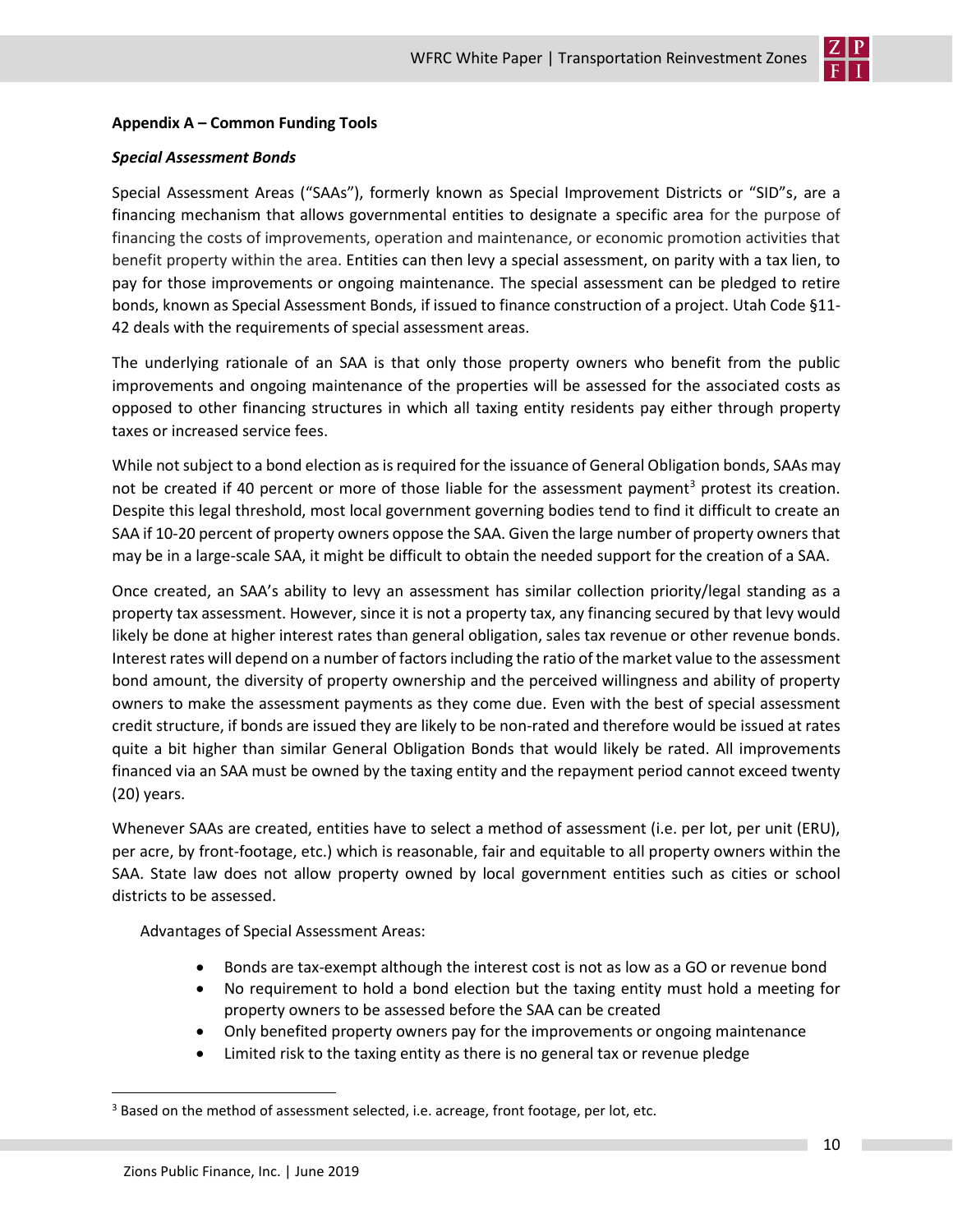

• Flexibility since property owners may pre-pay their assessment prior to bond issuance or annually thereafter as the bond documents dictate – if bonds are issued

Disadvantages of Special Assessment Areas:

- Forty percent of the assessed liability, be it one property owner or many could defeat the effort to create the SAA if they do not want to pay the assessment
- Some increased administrative burden for the taxing entity although State law permits an additional amount to be included in each assessment to either pay the taxing entity's increased administrative costs or permit the taxing entity to hire an outside SAA administrator
- The taxing entity cannot assess certain government-owned property within the SAA

### *General Obligation Bonds*

General Obligation bonds ("GO") are subject to simple majority voter approval by the constituents of the issuing entity. General obligation elections can be held once each year, in November, following certain notification procedures that must be adhered to in accordance with State Statutes in order to call the election (pursuant to Utah State Code 11-14-2 through 12). Following a successful election, it is not necessary to issue bonds immediately, but all bonds authorized must be issued within ten years. Once given the approval to proceed with the issuance of the bonds, it takes approximately 90 days to complete the bond issuance.

General obligation bonds can be issued for any governmental purpose as detailed in Utah Code §11-14-1.

The amount of general obligation debt is subject to the following statutory limitations:

- Counties are limited to two percent (2%) of the total taxable value of the County;
- School Districts are limited to four percent (4%) of the total taxable value in the District;
- Cities of the 1<sup>st</sup> and 2<sup>nd</sup> class are limited to a total of eight percent (8%) of the total taxable value, four (4%) for general purposes and four (4%) for water, sewer and lights; and
- Cities of other classes or towns are limited to a total of twelve percent (12%) of total taxable value, four percent (4%) for general purposes and eight percent (8%) for water, sewer and lights.

Notwithstanding the limits noted above, most local governments in Utah have significantly less debt than their statutory limitations.

Pursuant to state law, general obligation bonds must mature in not more than forty years from their date of issuance. Typically, however, most GO bonds mature in 15- 20 years.

Advantages of G.O. Bonds:

- Lowest cost form of borrowing
- 'New' source of revenues identified

Disadvantages of G.O. Bonds:

- Timing issues; limited date to hold required G.O. election
- Risk of a "no" vote while still incurring costs of holding a bond election